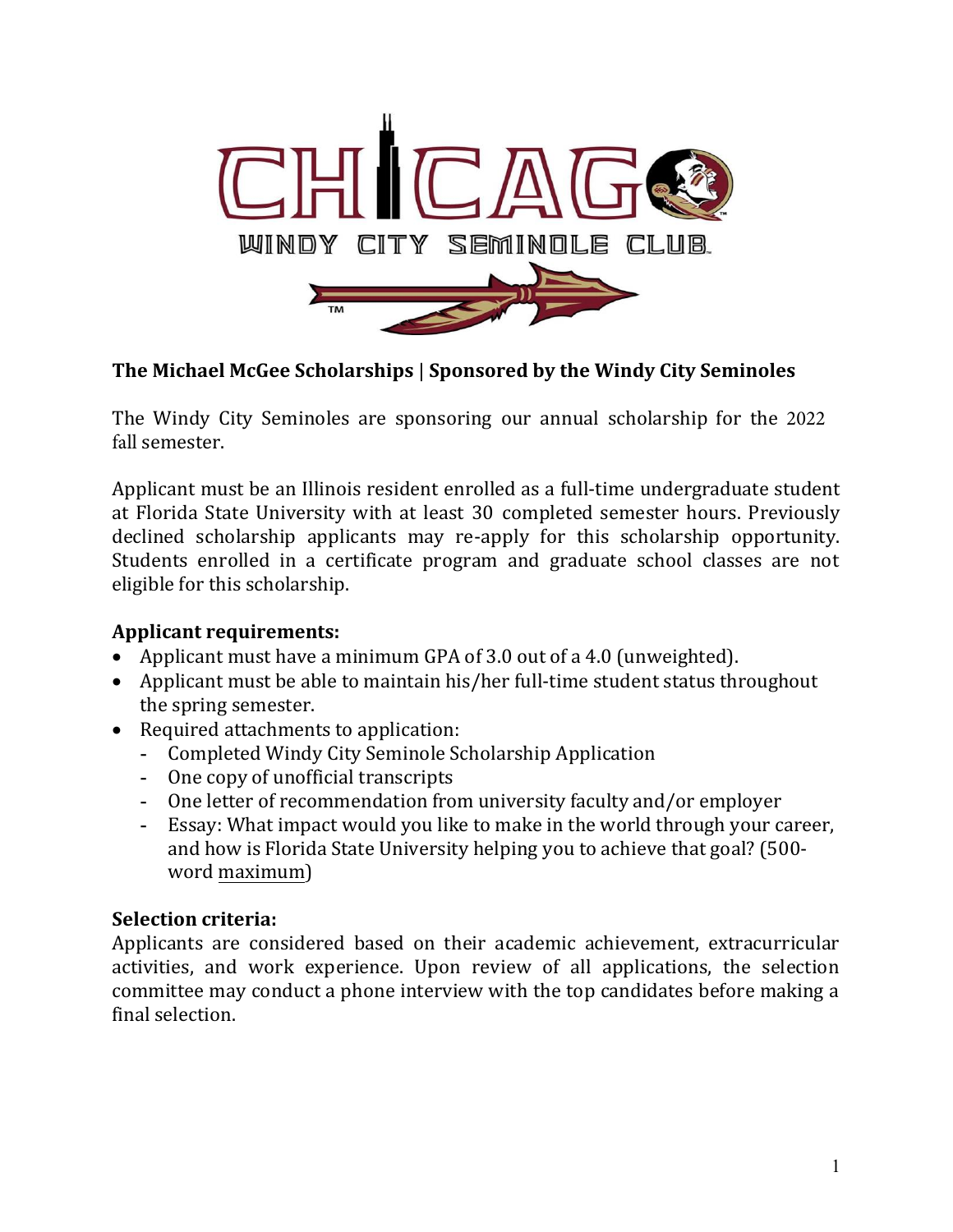### **Deadline:**

All application materials for the scholarship must be received on or before **May 27, 2022.** Applications can be submitted via email or mail.

### **Email all documents:**

Please submit all email applications to [WindyCitySeminoles@gmail.com](mailto:WindyCitySeminoles@gmail.com) with the subject line "2022 Windy City Seminoles Scholarship Application." Please attach your application as a PDF and do not submit the application in the body of the email.

An electronic copy of the application may be downloaded from on the Windy City Seminoles website: **www.windycityseminoles.com** 

### **Scholarship awards:**

Scholarship notifi[cation will come from the selec](http://www.windycityseminoles.com/)tion committee, along with a congratulatory letter, which will be sent on or before June 30th, 2022.

The scholarship awards will be paid to FSU's Student Financial Services department. The winners will receive the payment as soon as administratively possible after notification has been made.

The Windy City Seminoles will have the right to use the scholarship recipient's name, picture and any submitted information for publications and posting on the Windy City Seminoles' website and social media accounts, and the recipient will be expected to attend a Windy City Seminoles event based on availability and/or write an acceptance letter to be shared with club members.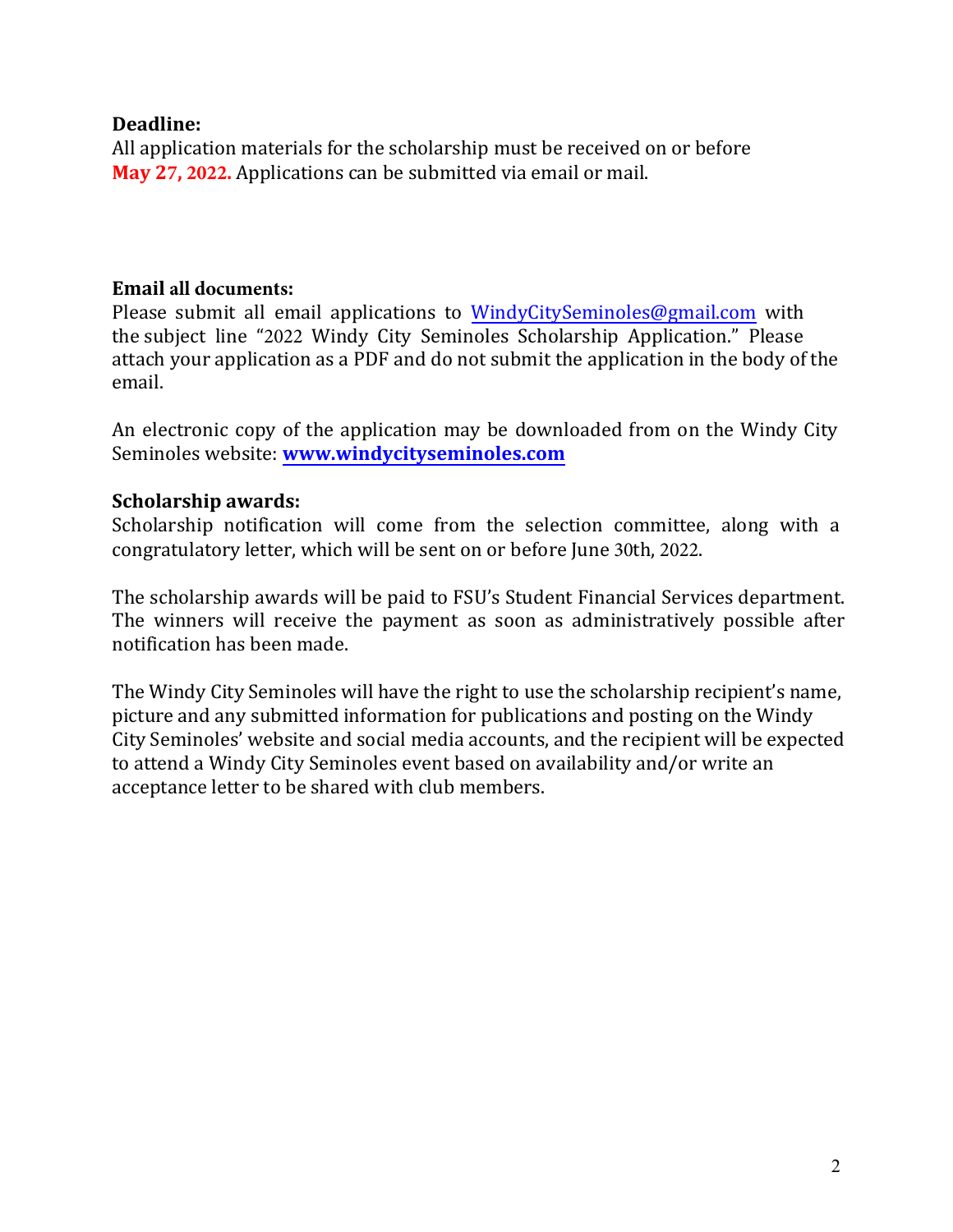# **Michael McGee Scholarship Application**

| Personal Information:                    |  |                 |  |     |  |
|------------------------------------------|--|-----------------|--|-----|--|
| <b>Full Name</b>                         |  |                 |  |     |  |
| <b>FSU ID</b>                            |  |                 |  |     |  |
| <b>Number</b>                            |  |                 |  |     |  |
| <b>Current</b>                           |  |                 |  |     |  |
| <b>Address</b>                           |  |                 |  |     |  |
| City                                     |  | <b>State</b>    |  | Zip |  |
| <b>Phone</b>                             |  | Email           |  |     |  |
| <b>Number</b>                            |  | <b>Address:</b> |  |     |  |
| <b>Permanent Address (If applicable)</b> |  |                 |  |     |  |
| <b>Address</b>                           |  |                 |  |     |  |
| City                                     |  | <b>State</b>    |  | Zip |  |

## Educational Background:

| College/University              | Florida State University                           |  |  |
|---------------------------------|----------------------------------------------------|--|--|
| School/Curriculum               | <b>Cumulative GPA</b>                              |  |  |
| Major                           | <b>Additional</b><br>Major/Minor                   |  |  |
| <b>Dates Enrolled</b>           | <b>Expected</b><br><b>Graduation Date</b>          |  |  |
|                                 | <b>Previous College/University (if applicable)</b> |  |  |
| College or<br><b>University</b> |                                                    |  |  |
| <b>School</b>                   | <b>Cumulative GPA</b>                              |  |  |
| <b>Major</b>                    | <b>Additional</b><br>Major/Minor                   |  |  |
| <b>Dates Enrolled</b>           | <b>Total Credits</b><br><b>Completed</b>           |  |  |

Professional Experience:

| Please list all paid and unpaid work experience with the most current first. |  |                       |  |  |
|------------------------------------------------------------------------------|--|-----------------------|--|--|
| <b>Employer</b>                                                              |  | <b>Position/Title</b> |  |  |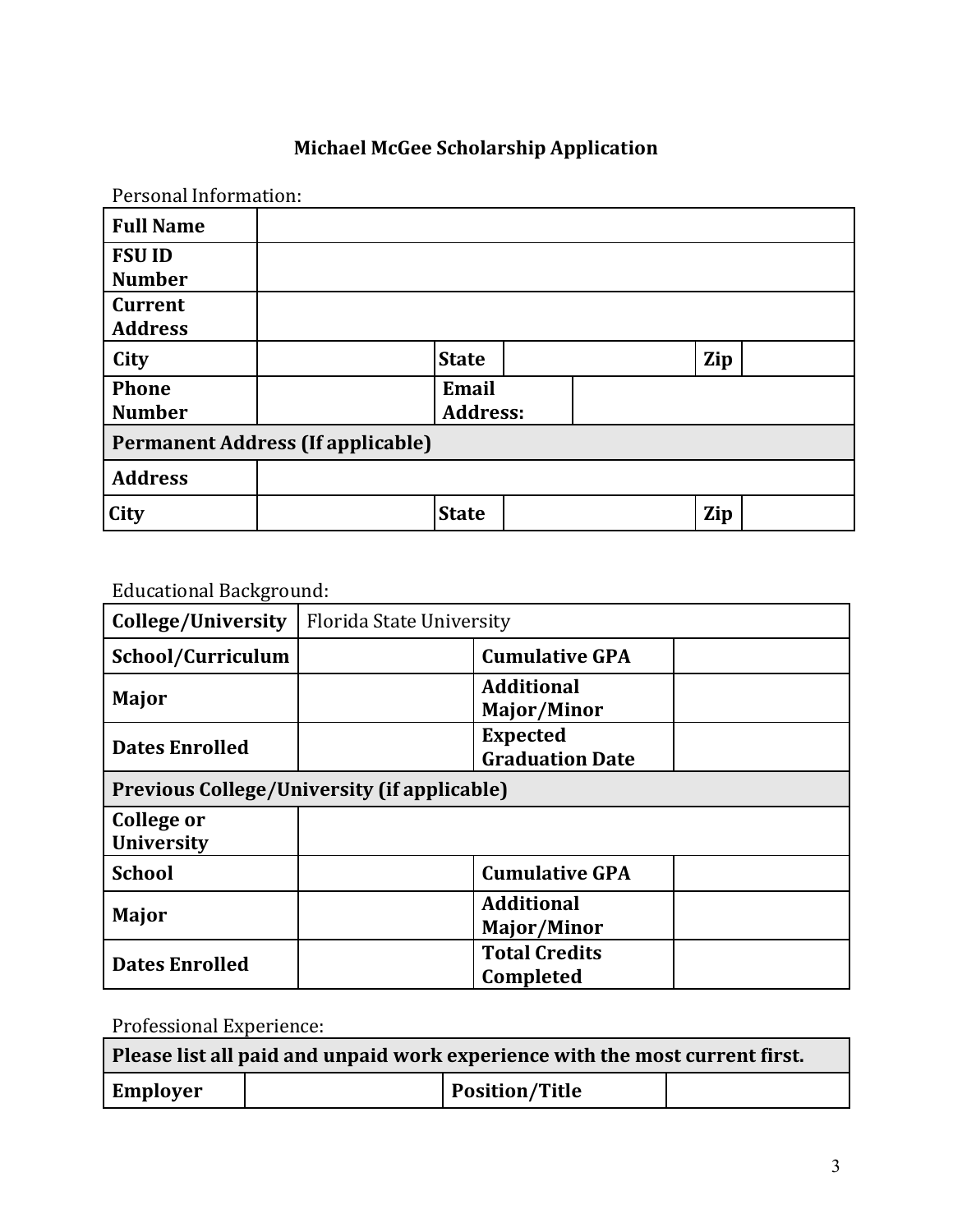| <b>Dates</b>                                    |                                            | <b>Approximate hours</b><br>per week |  |  |
|-------------------------------------------------|--------------------------------------------|--------------------------------------|--|--|
|                                                 | <b>Description of Responsibilities</b>     |                                      |  |  |
|                                                 |                                            |                                      |  |  |
| <b>Supervisor</b><br><b>Name</b>                |                                            | <b>Supervisor Phone</b>              |  |  |
| necessary?                                      | May we contact your supervisor if          |                                      |  |  |
|                                                 | <b>Additional Professional Experience:</b> |                                      |  |  |
| <b>Employer</b>                                 |                                            | <b>Position/Title</b>                |  |  |
| <b>Dates</b>                                    |                                            | <b>Approximate hours</b><br>per week |  |  |
|                                                 | <b>Description of Responsibilities</b>     |                                      |  |  |
|                                                 |                                            |                                      |  |  |
| <b>Supervisor</b><br><b>Name</b>                |                                            | <b>Supervisor Phone</b>              |  |  |
| May we contact your supervisor if<br>necessary? |                                            |                                      |  |  |
|                                                 |                                            |                                      |  |  |
| <b>Employer</b>                                 |                                            | <b>Position/Title</b>                |  |  |
| <b>Dates</b>                                    |                                            | <b>Approximate hours</b><br>per week |  |  |
| <b>Description of Responsibilities</b>          |                                            |                                      |  |  |
|                                                 |                                            |                                      |  |  |
| <b>Supervisor</b><br><b>Name</b>                |                                            | <b>Supervisor Phone</b>              |  |  |
| May we contact your supervisor if<br>necessary? |                                            |                                      |  |  |

\* Add additional pages if necessary

Extracurricular Activities (high school and college):

| <b>Activity</b> | Dates of<br>Participation | Achievements |
|-----------------|---------------------------|--------------|
|                 |                           |              |
|                 |                           |              |